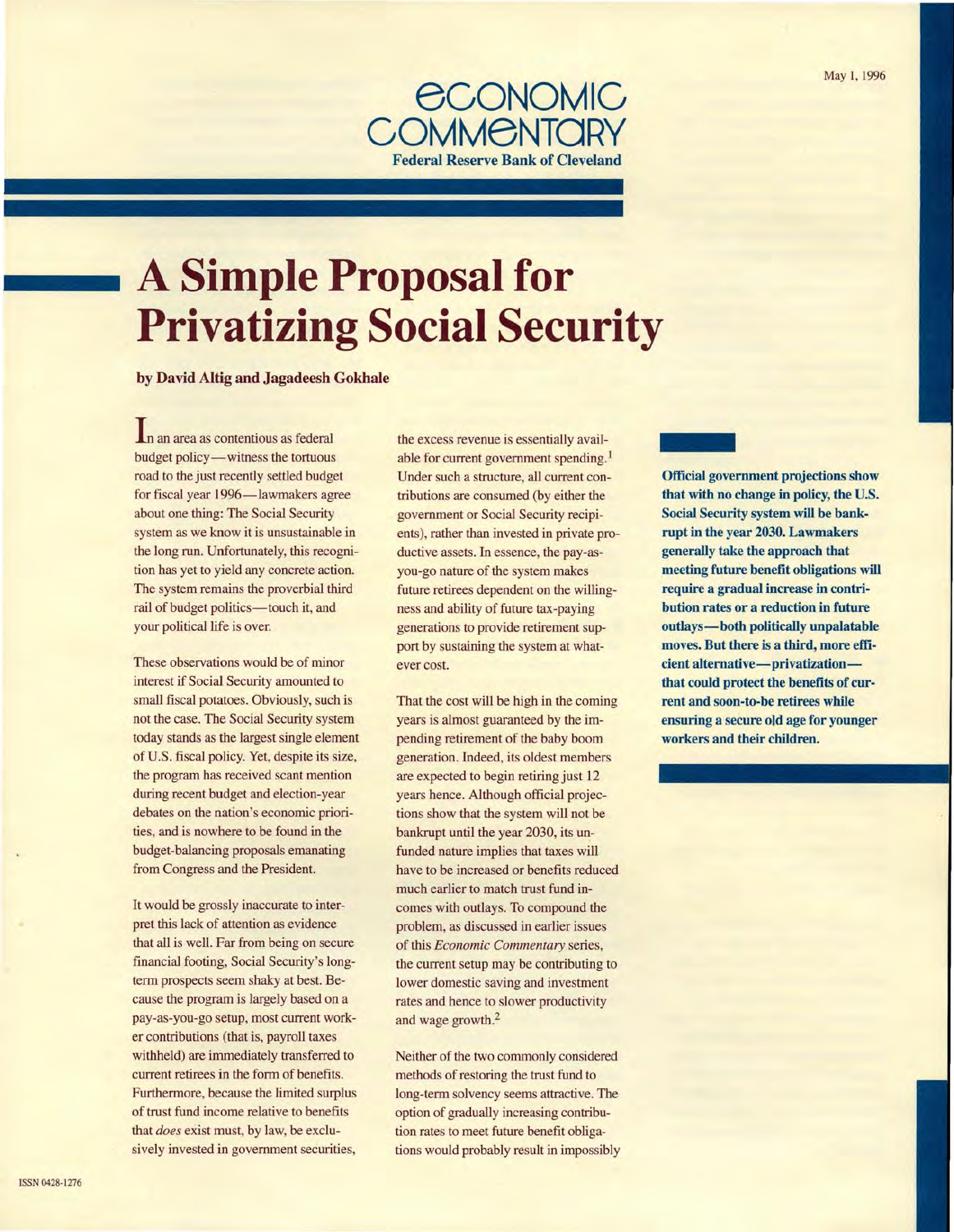high burdens on younger workers as the progressive retirement of the baby boomers commences early in the next century. The other option, of course, is to reduce future outlays by cutting benefit levels or increasing the normal retirement age. With either of the latter alternatives, however, current workers unfairly receive low (or even negative) returns on their past contributions.

Is there a third way out of the Social Security quagmire? Surprisingly, the answer is yes: Shifting to a privatized, funded, and contribution-based system may be a way of providing undiminished benefits to current retirees while simultaneously preserving the promise of a secure retirement for today's workers and their descendants.

This *Economic Commentary* presents such a proposal. The plan itself incorporates the "no harm, no foul" principle; that is, reforming the U.S. Social Security system is feasible only if all participants can reasonably anticipate that they will be at least as well off under the alternative plan as they are under the existing system.

## $\blacksquare$  **"No Harm, No Foul": The Pareto Efficiency Principle**

In everyday language, the idea of efficiency is related to the absence of waste. In the language of economics, waste is defined by the answer to this straightforward question: Is it possible to reallocate resources in such a way as to make at least one person better off without harming anyone else? If the answer is yes, there is scope for improving individuals' well-being by putting the economy's scarce resources to more efficient use.

Such welfare-enhancing reallocations are considered to be "Pareto improving," a label derived from Vilfredo Pareto, the Italian economist who developed this principle of economic efficiency. An equilibrium—which is really just a statement about the allocation of resources given a particular set of prices for goods and services-is said to be "Pareto efficient" exactly when it is *not* possible to shift resources so as to make at least one person better off without making anyone else worse off.

This definition of efficiency means much more than merely expanding output or increasing the average worker's income. From an economic perspective, inefficient fiscal policies offer the opportunity for a free lunch. From a political point of view, they suggest the possibility of reform in which there are no necessary losers. Pareto-improving policies thus have the dual advantage of being economically sound and politically feasible.

Is a Pareto-improving reform of the U.S. Social Security system possible? We suggest that it is, with one caveat: We adopt the position that, at its core, Social Security is a pension system. This is an admittedly restrictive view, because Social Security also plays a role in redistributing income from rich to poor households of the same generation and in providing public insurance against macroeconomic shocks across generations.<sup>3</sup> We treat these goals as auxiliary to the central purpose of Social Security and assume that, to the extent they are desirable, these needs can be met through alternative fiscal programs.

# **Fig. 3** The Problem with **an Unfunded System**

Consider the case in which Social Security is strictly a pay-as-you-go proposition—that is, there is never any excess of current taxes over current transfers. (As explained earlier, this for the most part describes the U.S. system.) The rate of return on worker contributions is then tied to the growth rate of the payroll tax base. More specifically, the return that can be sustained depends on the growth of both wage income and the workingage population relative to the retired population.

Given that the share of working-age individuals relative to retirees is projected to decrease over the next several decades -and recognizing that this trend is not likely to be offset by an acceleration in wage growth-the return that future retirees can expect to realize from Social Security is significantly lower than what they could earn from private pension contributions.

These observations were discussed in more detail in a previous *Economic Commentary.* 4 The authors of that article calculate that, under reasonable economic and demographic assumptions, the inflation-adjusted rate of return for future beneficiaries of the current system will fall below 2 percent. This is much lower than, say, the real return on longterm government securities. Simply put, recent and prospective developments make participation in an unfunded pension system a bad deal for both current and future workers.

## **• Why Privatize?**

From a purely theoretical perspective, the problems inherent in an unfunded payas-you-go plan could be resolved by fully funding future payments, but retaining the public character of the system. In such a world, trust funds would continue to accumulate in the form of government securities. Because the return to such securities is determined by the market, future recipients would be guaranteed fair compensation (adjusted for risk) for their Social Security contributions.

Two problems arise with such a plan. First, because the system has until now been essentially unfunded, there remains the issue of satisfying the claims of those who are currently retired (or who will be retired in the near future). Second, for future retirees to actually receive the return implied by the trust fund investments, the government must use the accumulated income wisely. If trust fund contributions are employed merely to finance more current consumption-as opposed to being invested in productive public assets-the tax base will not expand sufficiently to honor the debt at existing tax rates. The result will be a greater future tax burden on all citizens. Some of this burden may fall on future retirees, representing a back-door taxation of benefits.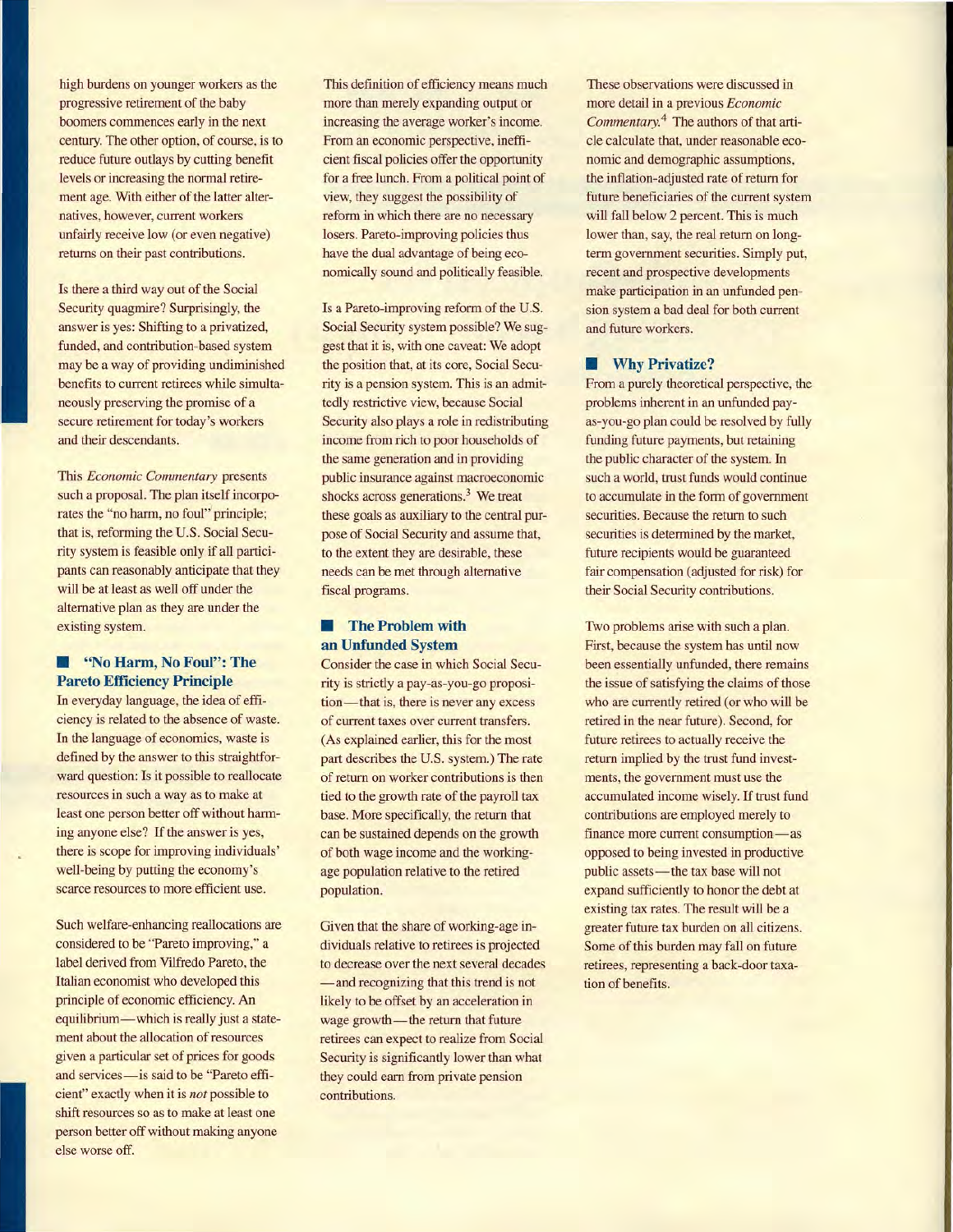Private saving vehicles, such as equity or corporate bonds, do not suffer from this weakness. The investments that they back are visible, and private firms do not have the generalized power of taxation that could, even inadvertently, obscure losses resulting from unwise choices. Furthermore, well-diversified portfolios of private assets have an established track record. For this reason, we believe that a funded, privatized system is the only viable option in the long run. The balance of this article sketches the outline for such a reform.

#### **• Can We Do It?**

The problem that has to be resolved is, how do we determine the appropriate cutoff age below which workers are shifted to the privatized plan? The "no harm, no foul" principle prescribes two conditions that must be satisfied in converting to a private system. First, because retirees and those close to retirement have already passed the bulk of their high earning and saving years under the assumption that they would receive Social Security benefits, most of them would be unable to adjust their future saving behavior to ensure retirement security if that promise were abrogated. Hence, efficiency requires that the current system's obligations to today's older generations be met under the new plan. A portion of these obligations can be financed from the contributions of older workers who are in their pre-retirement years and who are still contributing to the system. The remaining obligations must be met out of the contributions of younger workers who will be shifted over to the new plan.

The second condition is that the accumulated value of young workers' future contributions to the privatized plan (net of the amount devoted to older generations) must, at the time of retirement, at least equal the present value of benefits that they would receive under the current system. Satisfying this condition is essential to conform to the "no harm, no foul" principle.

For an individual starting from scratch, the rate of return from a funded system will clearly exceed that of the unfunded scheme. However, if the cutoff age below which individuals are shifted to the privatized system is too high (say, 55), some workers would not have enough remaining years to exploit the increased private returns, leaving them worse off than before.

Lowering the cutoff age provides younger generations with more years to accumulate their contributions at the higher private rate of return, but that must be traded off against the fact that the liabilities to those who remain in the current system (which increase as the cutoff age is decreased) must be financed out of the contributions of those who are shifted to the new plan. Choosing the appropriate cutoff age requires balancing these concerns.

Calculations using the current distributions of Social Security benefits by age and sex (assuming a 1.8 percent internal rate of return on the contributions of those included in the present system, and an 8 percent return on investments in private capital markets) suggest that 42 is the appropriate cutoff age. With this as the dividing line, 18 percent of the contributions of those age 42 and younger would be sufficient to provide those age 43 and older with benefits at least equal to those received under the current system.<sup>5</sup> For younger workers, future benefits may be *greater* than those offered by the current system, because their contributions will reap the higher private rate of return for an even longer period.<sup>6</sup>

#### **• A Plan Worth Pondering**

The plan described above suggests that the objective specified at the outset of this article is indeed possible: a structural reform of Social Security that places the system on solid ground in the long run, and that honors the obligations to existing beneficiaries. The numbers may be quibbled with, but the basic arguments provide a sensible framework for addressing one of the most important fiscal issues facing the U.S. economy.

It is worth noting that apart from placing Social Security on a stronger economic foundation without reneging on current obligations, privatization will render other, indirect benefits. Current tax and benefit rules generate several types of income and wealth redistributions both within and across generations. This weakens the link between worker contributions and benefits received, harming people's incentive to work. Transition to a privatized system would restore this link.

Moreover, under privatization, worker contributions are guaranteed to be invested in private productive assets rather than being consumed. The better saving and investment outcomes that would follow are likely to enhance future productivity and economic growth, and to translate over time into higher living standards for young and old alike.